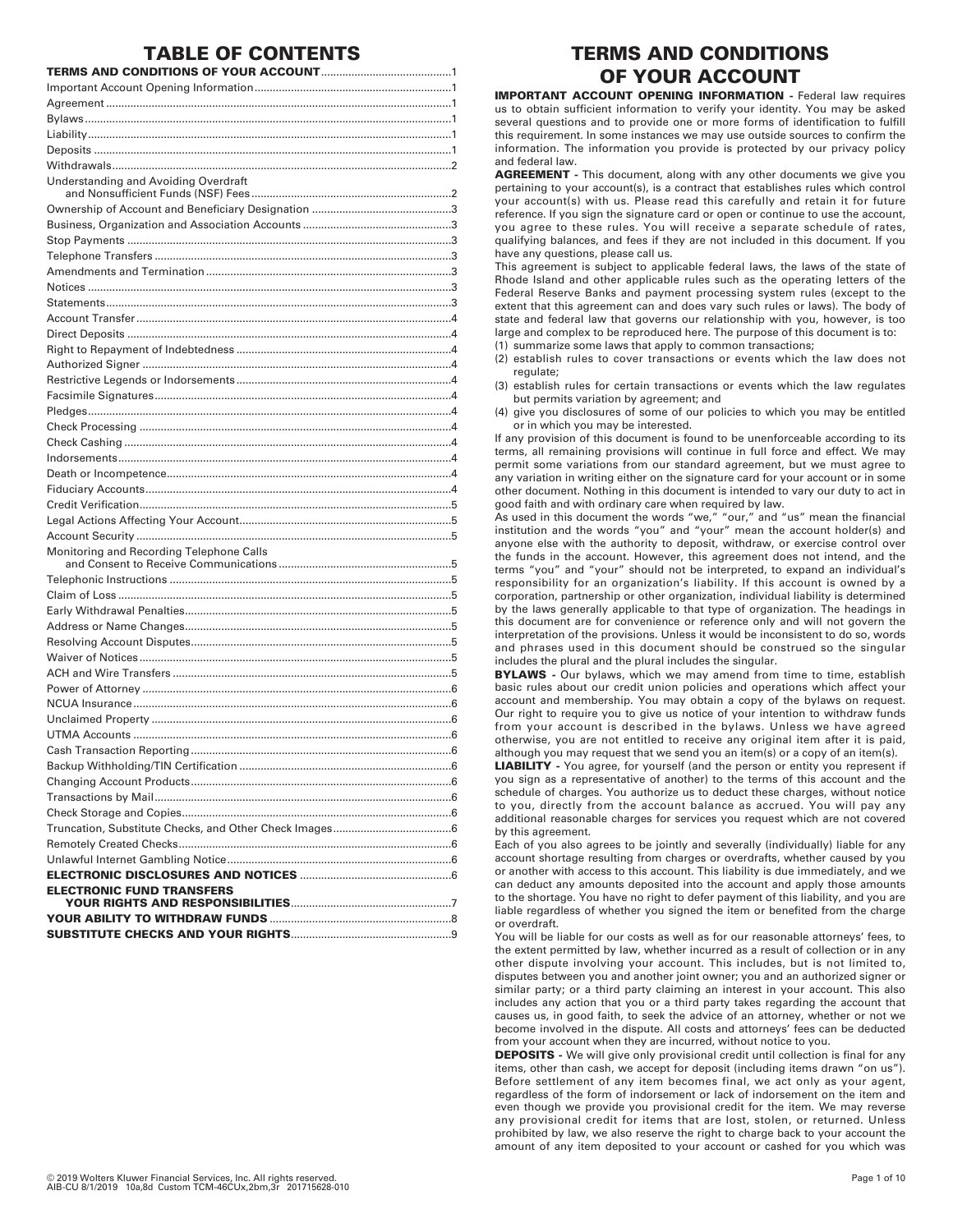initially paid by the payor bank and which is later returned to us due to an allegedly forged, unauthorized or missing indorsement, claim of alteration, encoding error, counterfeit cashier's check or other problem which in our judgment justifies reversal of credit. You authorize us to attempt to collect previously returned items without giving you notice, and in attempting to collect we may permit the payor bank to hold an item beyond the midnight deadline. Actual credit for deposits of, or payable in, foreign currency will be at the exchange rate in effect on final collection in U.S. dollars. We are not responsible for transactions by mail or outside depository until we actually record them. If you deliver a deposit to us and you will not be present when the deposit is counted, you must provide us an itemized list of the deposit (deposit slip). To process the deposit, we will verify and record the deposit, and credit the deposit to the account. If there are any discrepancies between the amounts shown on the itemized list of the deposit and the amount we determine to be the actual deposit, we will notify you of the discrepancy. You will be entitled to credit only for the actual deposit as determined by us, regardless of what is stated on the itemized deposit slip. We will treat and record all transactions received after our "daily cutoff time" on a business day we are open, or received on a day we are not open for business, as if initiated on the next business day that we are open. At our option, we may take an item for collection rather than for deposit. If we accept a third-party check or draft for deposit, we may require any third-party indorsers to verify or guarantee their indorsements, or indorse in our presence.

## **WITHDRAWALS -**

**Generally -** Unless clearly indicated otherwise on the account records, any of you, acting alone, who signs to open the account or has authority to make withdrawals may withdraw or transfer all or any part of the account balance at any time. Each of you (until we receive written notice to the contrary) authorizes each other person who signs or has authority to make withdrawals to indorse any item payable to you or your order for deposit to this account or any other transaction with us.

Postdated checks - A postdated check is one which bears a date later than the date on which the check is written. We may properly pay and charge your account for a postdated check even though payment was made before the date of the check, unless we have received written notice of the postdating in time to have a reasonable opportunity to act. Because we process checks mechanically, your notice will not be effective and we will not be liable for failing to honor your notice unless it precisely identifies the number, date, amount and payee of the item.

**Checks and withdrawal rules -** If you do not purchase your check blanks from us, you must be certain that we approve the check blanks you purchase. We may refuse any withdrawal or transfer request which you attempt on forms not approved by us or by any method we do not specifically permit. We may refuse any withdrawal or transfer request which is greater in number than the frequency permitted by our policy, or which is for an amount greater or less than any withdrawal limitations. We will use the date the transaction is completed by us (as opposed to the date you initiate it) to apply any frequency limitations. In addition, we may place limitations on the account until your identity is verified.

Even if we honor a nonconforming request, we are not required to do so later. If you violate the stated transaction limitations (if any), in our discretion we may close your account or reclassify your account as another type of account. If we reclassify your account, your account will be subject to the fees and earnings rules of the new account classification.

If we are presented with an item drawn against your account that would be a "substitute check," as defined by law, but for an error or defect in the item introduced in the substitute check creation process, you agree that we may pay such item.

**Cash withdrawals -** We recommend you take care when making large cash withdrawals because carrying large amounts of cash may pose a danger to your personal safety. As an alternative to making a large cash withdrawal, you may want to consider a cashier's check or similar instrument. You assume full responsibility of any loss in the event the cash you withdraw is lost, stolen, or destroyed. You agree to hold us harmless from any loss you incur as a result of your decision to withdraw funds in the form of cash.

Multiple signatures, electronic check conversion, and similar transactions - An electronic check conversion transaction is a transaction where a check or similar item is converted into an electronic fund transfer as defined in the Electronic Fund Transfers regulation. In these types of transactions the check or similar item is either removed from circulation (truncated) or given back to you. As a result, we have no opportunity to review the signatures or otherwise examine the original check or item. You agree that, as to these or any items as to which we have no opportunity to examine the signatures, you waive any requirement of multiple signatures.

#### **UNDERSTANDING AND AVOIDING OVERDRAFT AND NONSUFFICIENT FUNDS (NSF) FEES**

**Generally -** The information in this section is being provided to help you understand what happens if your account is overdrawn. Understanding the concepts of overdrafts and nonsufficient funds (NSF) is important and can help you avoid being assessed fees or charges. This section also provides contractual terms relating to overdrafts and NSF transactions.

An overdrawn account will typically result in you being charged an overdraft fee or an NSF fee. Generally, an overdraft occurs when there is not enough money in your account to pay for a transaction, but we pay (or cover) the transaction anyway. An NSF transaction is slightly different. In an NSF

transaction, we do not cover the transaction. Instead, the transaction is rejected and the item or requested payment is returned. In either situation, we can charge you a fee.

**Determining your available balance -** We use the "available balance" method to determine whether your account is overdrawn, that is, whether there is enough money in your account to pay for a transaction. Importantly, your "available" balance may not be the same as your account's "actual" balance. This means an overdraft or an NSF transaction could occur regardless of your account's actual balance.

Your account's actual balance (sometimes called the ledger balance) only includes transactions that have settled up to that point in time, that is, transactions (deposits and payments) that have posted to your account. The actual balance does not include outstanding transactions (such as checks that have not yet cleared and electronic transactions that have been authorized but which are still pending). The balance on your periodic statement is the ledger balance for your account as of the statement date.

As the name implies, your available balance is calculated based on the money "available" in your account to make payments. In other words, the available balance takes transactions that have been authorized, but not yet settled, and subtracts them from the actual balance. In addition, when calculating your available balance, any "holds" placed on deposits that have not yet cleared are also subtracted from the actual balance. For more information on how holds placed on funds in your account can impact your available balance, read the subsection titled "A temporary debit authorization hold affects your account balance."

**Overdrafts -** You understand that we may, at our discretion, honor withdrawal requests that overdraw your account. However, the fact that we may honor withdrawal requests that overdraw the account balance does not obligate us to do so later. So you can NOT rely on us to pay overdrafts on your account regardless of how frequently or under what circumstances we have paid overdrafts on your account in the past. We can change our practice of paying, or not paying, discretionary overdrafts on your account without notice to you. You can ask us if we have other account services that might be available to you where we commit to paying overdrafts under certain circumstances, such as an overdraft protection line-of-credit or a plan to sweep funds from another account you have with us. You agree that we may charge fees for overdrafts. For consumer accounts, we will not charge fees for overdrafts caused by ATM withdrawals or one-time debit card transactions if you have not opted-in to that service. We may use subsequent deposits, including direct deposits of social security or other government benefits, to cover such overdrafts and overdraft fees.

**Nonsufficient funds (NSF) fees -** If an item drafted by you (such as a check) or a transaction you set up (such as a preauthorized transfer) is presented for payment in an amount that is more than the amount of money available in your account, and we decide not to pay the item or transaction, you agree that we can charge you an NSF fee for returning the payment. Be aware that such an item or payment may be presented multiple times and that we do not monitor or control the number of times a transaction is presented for payment. You agree that we may charge you an NSF fee each time a payment is presented if the amount of money available in your account is not sufficient to cover the payment, regardless of the number of times the payment is presented.

**Payment types -** Some, but not necessarily all, of the ways you can access the funds in your account include debit card transactions, automated clearing house (ACH) transactions, and check transactions. All these payment types can use different processing systems and some may take more or less time to post. This information is important for a number of reasons. For example, keeping track of the checks you write and the timing of the preauthorized payments you set up will help you to know what other transactions might still post against your account. For information about how and when we process these different payment types, see the "Payment order of items" subsection below.

**Balance information -** Keeping track of your balance is important. You can review your balance in a number of ways including reviewing your periodic statement, reviewing your balance online, accessing your account information by phone, or coming into one of our branches.

**Funds availability -** Knowing when funds you deposit will be made available for withdrawal is another important concept that can help you avoid being assessed fees or charges. Please see our funds availability disclosure for information on when different types of deposits will be made available for withdrawal. For those accounts to which our funds availability policy disclosure does not apply, you can ask us when you make a deposit when those funds will be available for withdrawal. An item may be returned after the funds from the deposit of that item are made available for withdrawal. In that case, we will reverse the credit of the item. We may determine the amount of available funds in your account for the purpose of deciding whether to return an item for insufficient funds at any time between the times we receive the item and when we return the item or send a notice in lieu of return. We need only make one determination, but if we choose to make a subsequent determination, the account balance at the subsequent time will determine whether there are insufficient available funds.

**A temporary debit authorization hold affects your account balance -** On debit card purchases, merchants may request a temporary hold on your account for a specified sum of money when the merchant does not know the exact amount of the purchase at the time the card is authorized. The amount of the temporary hold may be more than the actual amount of your purchase. Some common transactions where this occurs involve purchases of gasoline,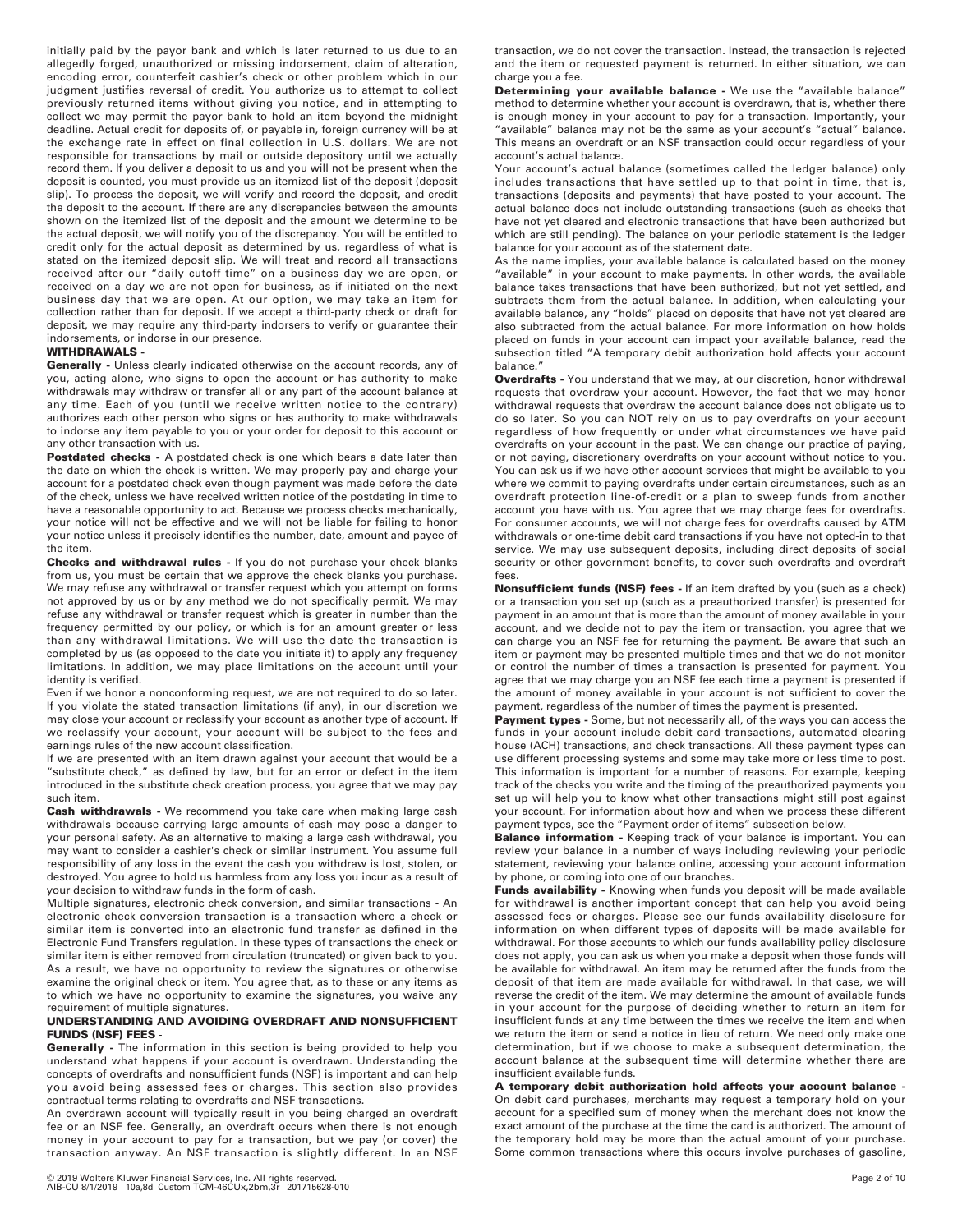hotel rooms, or meals at restaurants. When this happens, our processing system cannot determine that the amount of the hold exceeds the actual amount of your purchase. This temporary hold, and the amount charged to your account, will eventually be adjusted to the actual amount of your purchase, but it could be three calendar days, or even longer in some cases, before the adjustment is made. Until the adjustment is made, the amount of funds in your account available for other transactions will be reduced by the amount of the temporary hold. If another transaction is presented for payment in an amount greater than the funds left after the deduction of the temporary hold amount, you will be charged an NSF or overdraft fee according to our NSF or overdraft fee policy. You will be charged the fee even if you would have had sufficient funds in your account if the amount of the hold had been equal to the amount of your purchase.

**Payment order of items -** The law permits us to pay items (such as checks or drafts) drawn on your account in any order. To assist you in handling your account with us, we are providing you with the following information regarding how we process the items that you write. When processing items drawn on your account, our policy is to pay them according to the dollar amount. We pay the smallest items first. The order in which items are paid is important if there is not enough money in your account to pay all of the items that are presented. Our payment policy minimizes the number of items that may result in an overdraft or NSF fee. If an item is presented without sufficient funds in your account to pay it, we may, at our discretion, pay the item (creating an overdraft) or return the item (NSF). The amounts of the overdraft and NSF fees are disclosed elsewhere. We encourage you to make careful records and practice good account management. This will help you to avoid writing checks or drafts without sufficient funds and incurring the resulting fees.

**OWNERSHIP OF ACCOUNT AND BENEFICIARY DESIGNATION -** These rules apply to this account depending on the form of ownership and beneficiary designation, if any, specified on the account records. We reserve the right to refuse some forms of ownership on any or all of our accounts. We make no representations as to the appropriateness or effect of the ownership and beneficiary designations, except as they determine to whom we pay the account funds.

**Single-Party Account -** Such an account is owned by one party.

**Multiple-Party Account -** Parties own account in proportion to net contributions unless there is clear and convincing evidence of a different intent. **RIGHTS AT DEATH - Single-Party Account -** At the death of a party, ownership passes as part of the party's estate.

**Multiple-Party Account With Right of Survivorship -** At death of party, ownership passes to surviving parties. If two or more parties survive and one is the surviving spouse of the deceased party, the amount to which the deceased party, immediately before death, was beneficially entitled by law belongs to the surviving spouse. If two or more parties survive and none is the spouse of the decedent, the amount to which the deceased party, immediately before death, was beneficially entitled by law belongs to the surviving parties in equal shares, and augments the proportion to which each surviving party, immediately before the deceased party's death, was beneficially entitled under law, and the right of survivorship continues between the surviving parties.

**Multiple-Party Account Without Right of Survivorship -** At death of party, deceased party's ownership passes as part of deceased party's estate.

**Single-Party Account With Pay-on-Death Designation -** At death of the party, ownership passes to the designated pay-on-death beneficiaries and is not part of the party's estate.

**Multiple-Party Account With Right of Survivorship and Pay-on-Death Designation -** At death of last surviving party, ownership passes to the designated pay-on-death beneficiaries and is not part of the last surviving party's estate.

**BUSINESS, ORGANIZATION AND ASSOCIATION ACCOUNTS -** Earnings in the form of interest, dividends, or credits will be paid only on collected funds, unless otherwise provided by law or our policy. You represent that you have the authority to open and conduct business on this account on behalf of the entity. We may require the governing body of the entity opening the account to give us a separate authorization telling us who is authorized to act on its behalf. We will honor the authorization until we actually receive written notice of a change from the governing body of the entity.

**STOP PAYMENTS -** The rules in this section cover stopping payment of items such as checks and drafts. Rules for stopping payment of other types of transfers of funds, such as consumer electronic fund transfers, may be established by law or our policy. If we have not disclosed these rules to you elsewhere, you may ask us about those rules.

We may accept an order to stop payment on any item from any one of you. You must make any stop-payment order in the manner required by law and we must receive it in time to give us a reasonable opportunity to act on it before our stop-payment cutoff time. Because stop-payment orders are handled by computers, to be effective, your stop-payment order must precisely identify the number, date, and amount of the item, and the payee. You may stop payment on any item drawn on your account whether you sign the item or not. Generally, if your stop-payment order is given to us in writing it is effective for six months. Your order will lapse after that time if you do not renew the order in writing before the end of the six-month period. If the original stop-payment order was oral your stop-payment order will lapse after 14 calendar days if you do not confirm your order in writing within that time period. We are not obligated to notify you when a stop-payment order expires. A release of the stop-payment request may be made by an authorized signer on the account.

If you stop payment on an item and we incur any damages or expenses because of the stop payment, you agree to indemnify us for those damages or expenses, including attorneys' fees. You assign to us all rights against the payee or any other holder of the item. You agree to cooperate with us in any legal actions that we may take against such persons. You should be aware that anyone holding the item may be entitled to enforce payment against you despite the stop-payment order.

Our stop-payment cutoff time is one hour after the opening of the next banking day after the banking day on which we receive the item. Additional limitations on our obligation to stop payment are provided by law (e.g., we paid the item in cash or we certified the item).

**TELEPHONE TRANSFERS -** A telephone transfer of funds from this account to another account with us, if otherwise arranged for or permitted, may be made by the same persons and under the same conditions generally applicable to withdrawals made in writing. Limitations on the number of telephonic transfers from a savings account, if any, are described elsewhere.

**AMENDMENTS AND TERMINATION -** We may change our bylaws and any term of this agreement. Rules governing changes in rates are provided separately in the Truth-in-Savings disclosure or in another document. For other changes we will give you reasonable notice in writing or by any other method permitted by law. We may close this account if your membership in the credit union terminates, or by giving reasonable notice to you and tender of the account balance personally or by mail. Items presented for payment after the account is closed may be dishonored. When you close your account, you are responsible for leaving enough money in the account to cover any outstanding items and charges to be paid from the account. Only a joint tenant that is a member can close an account. Reasonable notice depends on the circumstances, and in some cases such as when we cannot verify your identity or we suspect fraud, it might be reasonable for us to give you notice after the change or account closure becomes effective. For instance, if we suspect fraudulent activity with respect to your account, we might immediately freeze or close your account and then give you notice. At our option, we may suspend your rights to member services if you violate the terms of this agreement. If we have notified you of a change in any term of your account and you continue to have your account after the effective date of the change, you have agreed to the new term(s).

**NOTICES -** Any written notice you give us is effective when we actually receive it, and it must be given to us according to the specific delivery instructions provided elsewhere, if any. We must receive it in time to have a reasonable opportunity to act on it. If the notice is regarding a check or other item, you must give us sufficient information to be able to identify the check or item, including the precise check or item number, amount, date and payee. Written notice we give you is effective when it is deposited in the United States Mail with proper postage and addressed to your mailing address we have on file. Notice to any of you is notice to all of you.

**STATEMENTS - Your duty to report unauthorized signatures, alterations and forgeries -** You must examine your statement of account with "reasonable promptness." If you discover (or reasonably should have discovered) any unauthorized signatures or alterations, you must promptly notify us of the relevant facts. As between you and us, if you fail to do either of these duties, you will have to either share the loss with us, or bear the loss entirely yourself (depending on whether we used ordinary care and, if not, whether we substantially contributed to the loss). The loss could be not only with respect to items on the statement but other items with unauthorized signatures or alterations by the same wrongdoer.

You agree that the time you have to examine your statement and report to us will depend on the circumstances, but will not, in any circumstance, exceed a total of 30 days from when the statement is first sent or made available to you.

You further agree that if you fail to report any unauthorized signatures, alterations or forgeries in your account within 60 days of when we first send or make the statement available, you cannot assert a claim against us on any items in that statement, and as between you and us the loss will be entirely yours. This 60-day limitation is without regard to whether we used ordinary care. The limitation in this paragraph is in addition to that contained in the first paragraph of this section.

Your duty to report other errors or problems - In addition to your duty to review your statements for unauthorized signatures, alterations and forgeries, you agree to examine your statement with reasonable promptness for any other error or problem - such as an encoding error or an unexpected deposit amount. Also, if you receive or we make available either your items or images of your items, you must examine them for any unauthorized or missing indorsements or any other problems. You agree that the time you have to examine your statement and items and report to us will depend on the circumstances. However, this time period shall not exceed 60 days. Failure to examine your statement and items and report any errors to us within 60 days of when we first send or make the statement available precludes you from asserting a claim against us for any errors on items identified in that statement and as between you and us the loss will be entirely yours.

**Errors relating to electronic fund transfers or substitute checks -** For information on errors relating to electronic fund transfers (e.g., on-line, mobile, debit card or ATM transactions) refer to your Electronic Fund Transfers disclosure and the sections on consumer liability and error resolution. For information on errors relating to a substitute check you received, refer to your disclosure entitled Substitute Checks and Your Rights.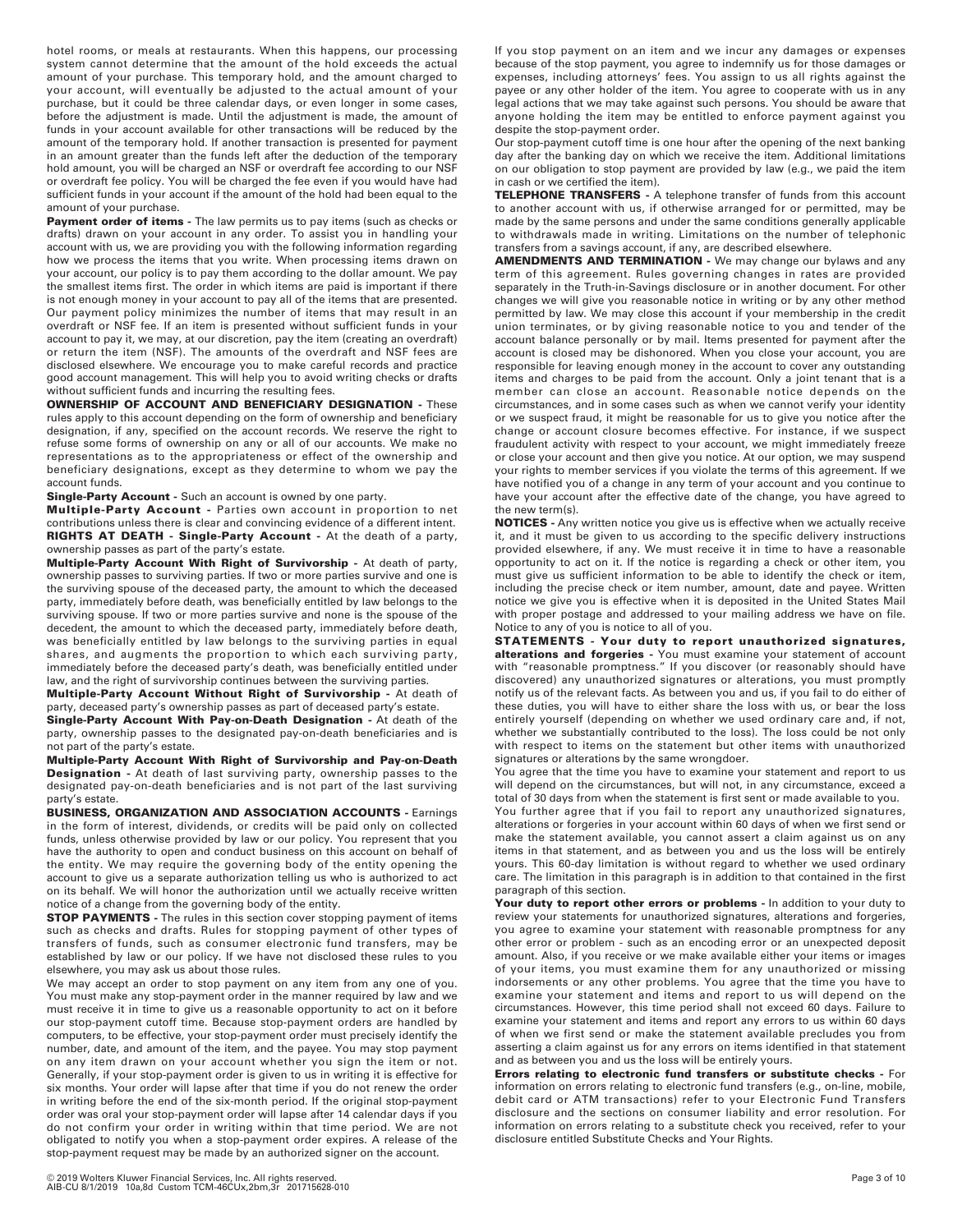**Duty to notify if statement not received -** You agree to immediately notify us if you do not receive your statement by the date you normally expect to receive it. Not receiving your statement in a timely manner is a sign that there may be an issue with your account, such as possible fraud or identity theft.

**ACCOUNT TRANSFER -** This account may not be transferred or assigned without our prior written consent.

**DIRECT DEPOSITS -** If we are required for any reason to reimburse the federal government for all or any portion of a benefit payment that was directly deposited into your account, you authorize us to deduct the amount of our liability to the federal government from the account or from any other account you have with us, without prior notice and at any time, except as prohibited by law. We may also use any other legal remedy to recover the amount of our liability.

**RIGHT TO REPAYMENT OF INDEBTEDNESS -** You each agree that we may (without prior notice and when permitted by law) charge against and deduct from this account any due and payable debt any of you owe us now or in the future. If this account is owned by one or more of you as individuals, we may set off any funds in the account against a due and payable debt a partnership owes us now or in the future, to the extent of your liability as a partner for the partnership debt. If your debt arises from a promissory note, then the amount of the due and payable debt will be the full amount we have demanded, as entitled under the terms of the note, and this amount may include any portion of the balance for which we have properly accelerated the due date.

In addition to these contract rights, we may also have rights under a "statutory lien." A "lien" on property is a creditor's right to obtain ownership of the property in the event a debtor defaults on a debt. A "statutory lien" is one created by federal or state statute. If federal or state law provides us with a statutory lien, then we are authorized to apply, without prior notice, your shares and dividends to any debt you owe us, in accord with the statutory lien.

Neither our contract rights nor rights under a statutory lien apply to this account if prohibited by law. For example, neither our contract rights nor rights under a statutory lien apply to this account if: (a) it is an Individual Retirement Account or similar tax-deferred account, or (b) the debt is created by a consumer credit transaction under a credit card plan (but this does not affect our rights under any consensual security interest), or (c) the debtor's right of withdrawal arises only in a representative capacity. We will not be liable for the dishonor of any check or draft when the dishonor occurs because we charge and deduct an amount you owe us from your account. You agree to hold us harmless from any claim arising as a result of our exercise of our right to repayment.

**AUTHORIZED SIGNER (Individual Accounts only) -** A single individual is the owner. The authorized signer is merely designated to conduct transactions on the owner's behalf. The owner does not give up any rights to act on the account, and the authorized signer may not in any manner affect the rights of the owner or beneficiaries, if any, other than by withdrawing funds from the account. The owner is responsible for any transactions of the authorized signer. We undertake no obligation to monitor transactions to determine that they are on the owner's behalf.

The owner may terminate the authorization at any time, and the authorization is automatically terminated by the death of the owner. However, we may continue to honor the transactions of the authorized signer until: (a) we have received written notice or have actual knowledge of the termination of authority, and (b) we have a reasonable opportunity to act on that notice or knowledge. We may refuse to accept the designation of an authorized signer.

**RESTRICTIVE LEGENDS OR INDORSEMENTS -** The automated processing of the large volume of checks we receive prevents us from inspecting or looking for restrictive legends, restrictive indorsements or other special instructions on every check. For this reason, we are not required to honor any restrictive legend or indorsement or other special instruction placed on checks you write unless we have agreed in writing to the restriction or instruction. Unless we have agreed in writing, we are not responsible for any losses, claims, damages, or expenses that result from your placement of these restrictions or instructions on your checks. Examples of restrictive legends placed on checks are "must be presented within 90 days" or "not valid for more than \$1,000.00." The payee's signature accompanied by the words "for deposit only" is an example of a restrictive indorsement.

**FACSIMILE SIGNATURES -** Unless you make advance arrangements with us, we have no obligation to honor facsimile signatures on your checks or other orders. If we do agree to honor items containing facsimile signatures, you authorize us, at any time, to charge you for all checks, drafts, or other orders, for the payment of money, that are drawn on us. You give us this authority regardless of by whom or by what means the facsimile signature(s) may have been affixed so long as they resemble the facsimile signature specimen filed with us, and contain the required number of signatures for this purpose. You must notify us at once if you suspect that your facsimile signature is being or has been misused.

**PLEDGES -** Each owner of this account may pledge all or any part of the funds in it for any purpose to which we agree. Any pledge of this account must first be satisfied before the rights of any surviving account owner or account beneficiary become effective. For example, if an account has two owners and one of the owners pledges the account (i.e., uses it to secure a debt) and then dies, (1) the surviving owner's rights in this account do not take effect until the debt has been satisfied, and (2) the debt may be satisfied with the funds in this account.

**CHECK PROCESSING -** We process items mechanically by relying solely on the information encoded in magnetic ink along the bottom of the items. This means that we do not individually examine all of your items to determine if the item is properly completed, signed and indorsed or to determine if it contains any information other than what is encoded in magnetic ink. You agree that we have exercised ordinary care if our automated processing is consistent with general banking practice, even though we do not inspect each item. Because we do not inspect each item, if you write a check to multiple payees, we can properly pay the check regardless of the number of indorsements unless you notify us in writing that the check requires multiple indorsements. We must receive the notice in time for us to have a reasonable opportunity to act on it, and you must tell us the precise date of the check, amount, check number and payee. We are not responsible for any unauthorized signature or alteration that would not be identified by a reasonable inspection of the item. Using an automated process helps us keep costs down for you and all account holders.

**CHECK CASHING -** We may charge a fee for anyone that does not have an account with us who is cashing a check, draft or other instrument written on your account. We may also require reasonable identification to cash such a check, draft or other instrument. We can decide what identification is reasonable under the circumstances and such identification may be documentary or physical and may include collecting a thumbprint or fingerprint.

**INDORSEMENTS -** We may accept for deposit any item payable to you or your order, even if they are not indorsed by you. We may give cash back to any one of you. We may supply any missing indorsement(s) for any item we accept for deposit or collection, and you warrant that all indorsements are genuine.

To ensure that your check or share draft is processed without delay, you must indorse it (sign it on the back) in a specific area. Your entire indorsement (whether a signature or a stamp) along with any other indorsement information (e.g. additional indorsements, ID information, driver's license number, etc.) must fall within 11 /2" of the "trailing edge" of a check. Indorsements must be made in blue or black ink, so that they are readable by automated check processing equipment.

As you look at the front of a check, the "trailing edge" is the left edge. When you flip the check over, be sure to keep all indorsement information within 1½" of that edge.



It is important that you confine the indorsement information to this area since the remaining blank space will be used by others in the processing of the check to place additional needed indorsements and information. You agree that you will indemnify, defend, and hold us harmless for any loss, liability, damage or expense that occurs because your indorsement, another indorsement or information you have printed on the back of the check obscures our indorsement.

These indorsement guidelines apply to both personal and business checks.

**DEATH OR INCOMPETENCE -** You agree to notify us promptly if any person with a right to withdraw funds from your account(s) dies or is adjudicated (determined by the appropriate official) incompetent. We may continue to honor your checks, items, and instructions until: (a) we know of your death or adjudication of incompetence, and (b) we have had a reasonable opportunity to act on that knowledge. You agree that we may pay or certify checks drawn on or before the date of death or adjudication of incompetence for up to ten (10) days after your death or adjudication of incompetence unless ordered to stop payment by someone claiming an interest in the account.

**FIDUCIARY ACCOUNTS -** Accounts may be opened by a person acting in a fiduciary capacity. A fiduciary is someone who is appointed to act on behalf of and for the benefit of another. We are not responsible for the actions of a fiduciary, including the misuse of funds. This account may be opened and maintained by a person or persons named as a trustee under a written trust agreement, or as executors, administrators, or conservators under court orders.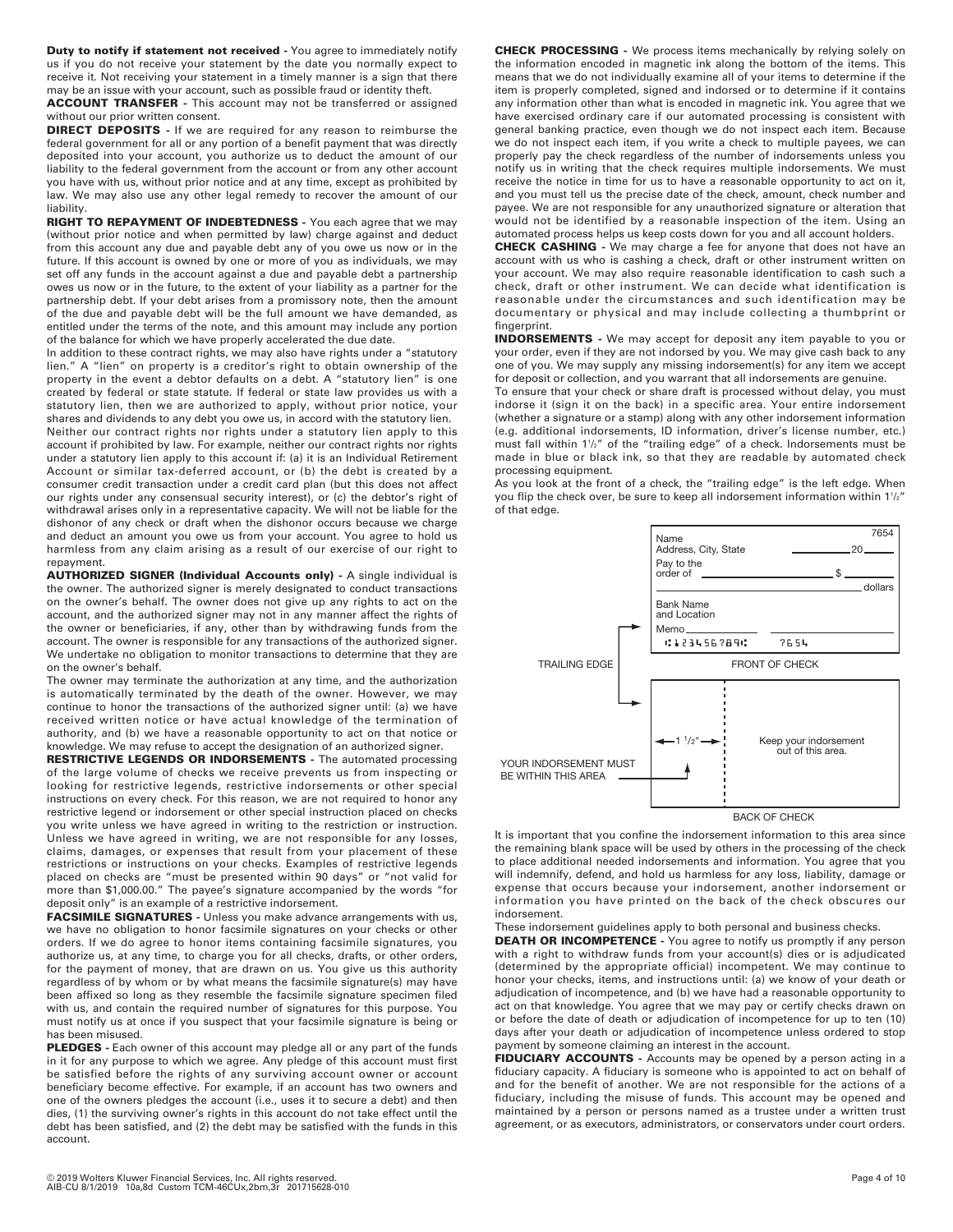You understand that by merely opening such an account, we are not acting in the capacity of a trustee in connection with the trust nor do we undertake any obligation to monitor or enforce the terms of the trust or letters.

**CREDIT VERIFICATION** - You agree that we may verify credit and employment history by any necessary means, including preparation of a credit report by a credit reporting agency.

**LEGAL ACTIONS AFFECTING YOUR ACCOUNT -** If we are served with a subpoena, restraining order, writ of attachment or execution, levy, garnishment, search warrant, or similar order relating to your account (termed "legal action" in this section), we will comply with that legal action. Or, in our discretion, we may freeze the assets in the account and not allow any payments out of the account until a final court determination regarding the legal action. We may do these things even if the legal action involves less than all of you. In these cases, we will not have any liability to you if there are insufficient funds to pay your items because we have withdrawn funds from your account or in any way restricted access to your funds in accordance with the legal action. Any fees or expenses we incur in responding to any legal action (including, without limitation, attorneys' fees and our internal expenses) may be charged against your account. The list of fees applicable to your account(s) provided elsewhere may specify additional fees that we may charge for certain legal actions.

## **ACCOUNT SECURITY -**

**Duty to protect account information and methods of access -** It is your responsibility to protect the account number(s) and access device(s) (e.g., an ATM card, point-of-sale card and/or PIN) for your account(s). Do not discuss, compare, or share information about your account number(s) or access device(s) with anyone unless you are willing to give them full use of your money. Checks and electronic withdrawals are processed by automated methods, and anyone who obtains your account number or access device could use it to withdraw money from your account, with or without your permission.

**Positive pay and other fraud prevention services -** Except for consumer electronic fund transfers subject to Regulation E, you agree that if we offer you services appropriate for your account to help identify and limit fraud or other unauthorized transactions against your account, and you reject those services, you will be responsible for any fraudulent or unauthorized transactions which could have been prevented by the services we offered. You will not be responsible for such transactions if we acted in bad faith or to the extent our negligence contributed to the loss. Such services include positive pay or commercially reasonable security procedures. The positive pay service can help detect and prevent check fraud and is appropriate for account holders that issue: a high volume of checks, a lot of checks to the general public, or checks for large dollar amounts.

**Account numbers -** Thieves can encode your account number on a check which looks and functions like an authorized check and can be used to withdraw money from your account. Your account number can also be used to issue a "remotely created check." Like a typical check, a remotely created check (sometimes called a telecheck, preauthorized draft or demand draft) is a draft or check that can be used to withdraw money from your account. Unlike a typical check or draft, however, a remotely created check is not issued by the paying bank and does not contain the signature of the account owner (or a signature purported to be the signature of the account owner). If you have truly authorized the remotely created check (to purchase a service or merchandise, for example), it is properly payable. But it can be risky to authorize a remotely created check. A swindler could issue a remotely created check in an amount greater than you authorized, or issue additional remotely created checks that you have not authorized. We will not know if the withdrawal is unauthorized or in an amount greater than the amount you have authorized. Payment can be made from your account even though you did not contact us directly and order the payment.

**Access devices -** If you furnish your access device and grant actual authority to make transfers to someone who then exceeds that authority, you will be liable for the transfers unless we have been notified that transfers by that person are no longer authorized. Please review the additional information you have received or will receive regarding transfers by access device.

**Blank checks -** You must also take precaution in safeguarding your blank checks. Notify us at once if you think your blank checks have been lost or stolen. As between you and us, if you are negligent in safeguarding your checks, you must bear the loss entirely yourself, or share the loss with us if we failed to use ordinary care which substantially contributes to the loss.

**MONITORING AND RECORDING TELEPHONE CALLS AND CONSENT TO RECEIVE COMMUNICATIONS -** Subject to federal and state law, we may monitor or record phone calls for security reasons, to maintain a record and to ensure that you receive courteous and efficient service. You consent in advance to any such recording.

To provide you with the best possible service in our ongoing business relationship for your account we may need to contact you about your account from time to time by telephone, text messaging or email. However, we first obtain your consent to contact you about your account in compliance with applicable consumer protection provisions in the federal Telephone Consumer Protection Act of 1991 (TCPA), CAN-SPAM Act and their related federal regulations and orders issued by the Federal Communications Commission (FCC).

- Your consent is limited to your account, and as authorized by applicable law and regulations.
- Your consent is voluntary and not conditioned on the purchase of any product or service from us.

With the above understandings, you authorize us to contact you regarding your account throughout its existence using any telephone numbers or email addresses that you have previously provided to us by virtue of an existing business relationship or that you may subsequently provide to us.

This consent is regardless of whether the number we use to contact you is assigned to a landline, a paging service, a cellular wireless service, a specialized mobile radio service, other radio common carrier service or any other service for which you may be charged for the call. You further authorize us to contact you through the use of voice, voice mail and text messaging, including the use of pre-recorded or artificial voice messages and an automated dialing device.

If necessary, you may change or remove any of the telephone numbers or email addresses at any time using any reasonable means to notify us.

**TELEPHONIC INSTRUCTIONS -** Unless required by law or we have agreed otherwise in writing, we are not required to act upon instructions you give us via facsimile transmission or leave by voice mail or on a telephone answering machine.

**CLAIM OF LOSS -** The following rules do not apply to a transaction or claim related to a consumer electronic fund transfer governed by Regulation E (e.g., an everyday consumer debit card or ATM transaction). The error resolution procedures for consumer electronic fund transfers can be found in our initial Regulation E disclosure titled, "Electronic Fund Transfers." For other transactions or claims, if you claim a credit or refund because of a forgery, alteration, or any other unauthorized withdrawal, you agree to cooperate with us in the investigation of the loss, including giving us an affidavit containing whatever reasonable information we require concerning your account, the transaction, and the circumstances surrounding the loss. You will notify law enforcement authorities of any criminal act related to the claim of lost, missing, or stolen checks or unauthorized withdrawals. We will have a reasonable period of time to investigate the facts and circumstances surrounding any claim of loss. Unless we have acted in bad faith, we will not be liable for special or consequential damages, including loss of profits or opportunity, or for attorneys' fees incurred by you.

You agree that you will not waive any rights you have to recover your loss against anyone who is obligated to repay, insure, or otherwise reimburse you for your loss. You will pursue your rights or, at our option, assign them to us so that we may pursue them. Our liability will be reduced by the amount you recover or are entitled to recover from these other sources.

**EARLY WITHDRAWAL PENALTIES (and involuntary withdrawals) -** We may impose early withdrawal penalties on a withdrawal from a time or term share account even if you don't initiate the withdrawal. For instance, the early withdrawal penalty may be imposed if the withdrawal is caused by the enforcement of our right to repayment of indebtedness against funds in the account or as a result of an attachment or other legal process. We may close your account and impose the early withdrawal penalty on the entire account balance in the event of a partial early withdrawal. See your notice of penalty for early withdrawals for additional information.

**ADDRESS OR NAME CHANGES -** You are responsible for notifying us of any change in your address or your name. Unless we agree otherwise, change of address or name must be made in writing by at least one of the account holders. Informing us of your address or name change on a check reorder form is not sufficient. We will attempt to communicate with you only by use of the most recent address you have provided to us. If provided elsewhere, we may impose a service fee if we attempt to locate you.

**RESOLVING ACCOUNT DISPUTES -** We may place an administrative hold on the funds in your account (refuse payment or withdrawal of the funds) if it becomes subject to a claim adverse to (1) your own interest; (2) others claiming an interest as survivors or beneficiaries of your account; or (3) a claim arising by operation of law. The hold may be placed for such period of time as we believe reasonably necessary to allow a legal proceeding to determine the merits of the claim or until we receive evidence satisfactory to us that the dispute has been resolved. We will not be liable for any items that are dishonored as a consequence of placing a hold on funds in your account for these reasons.

**WAIVER OF NOTICES -** To the extent permitted by law, you waive any notice of non-payment, dishonor or protest regarding any items credited to or charged against your account. For example, if you deposit an item and it is returned unpaid or we receive a notice of nonpayment, we do not have to notify you unless required by federal Regulation CC or other law.

**ACH AND WIRE TRANSFERS -** This agreement is subject to Article 4A of the Uniform Commercial Code - Fund Transfers as adopted in the state in which you have your account with us. If you originate a fund transfer and you identify by name and number a beneficiary financial institution, an intermediary financial institution or a beneficiary, we and every receiving or beneficiary financial institution may rely on the identifying number to make payment. We may rely on the number even if it identifies a financial institution, person or account other than the one named. You agree to be bound by automated clearing house association rules. These rules provide, among other things, that payments made to you, or originated by you, are provisional until final settlement is made through a Federal Reserve Bank or payment is otherwise made as provided in Article 4A-403(a) of the Uniform Commercial Code. If we do not receive such payment, we are entitled to a refund from you in the amount credited to your account and the party originating such payment will not be considered to have paid the amount so credited. Credit entries may be made by ACH. If we receive a payment order to credit an account you have with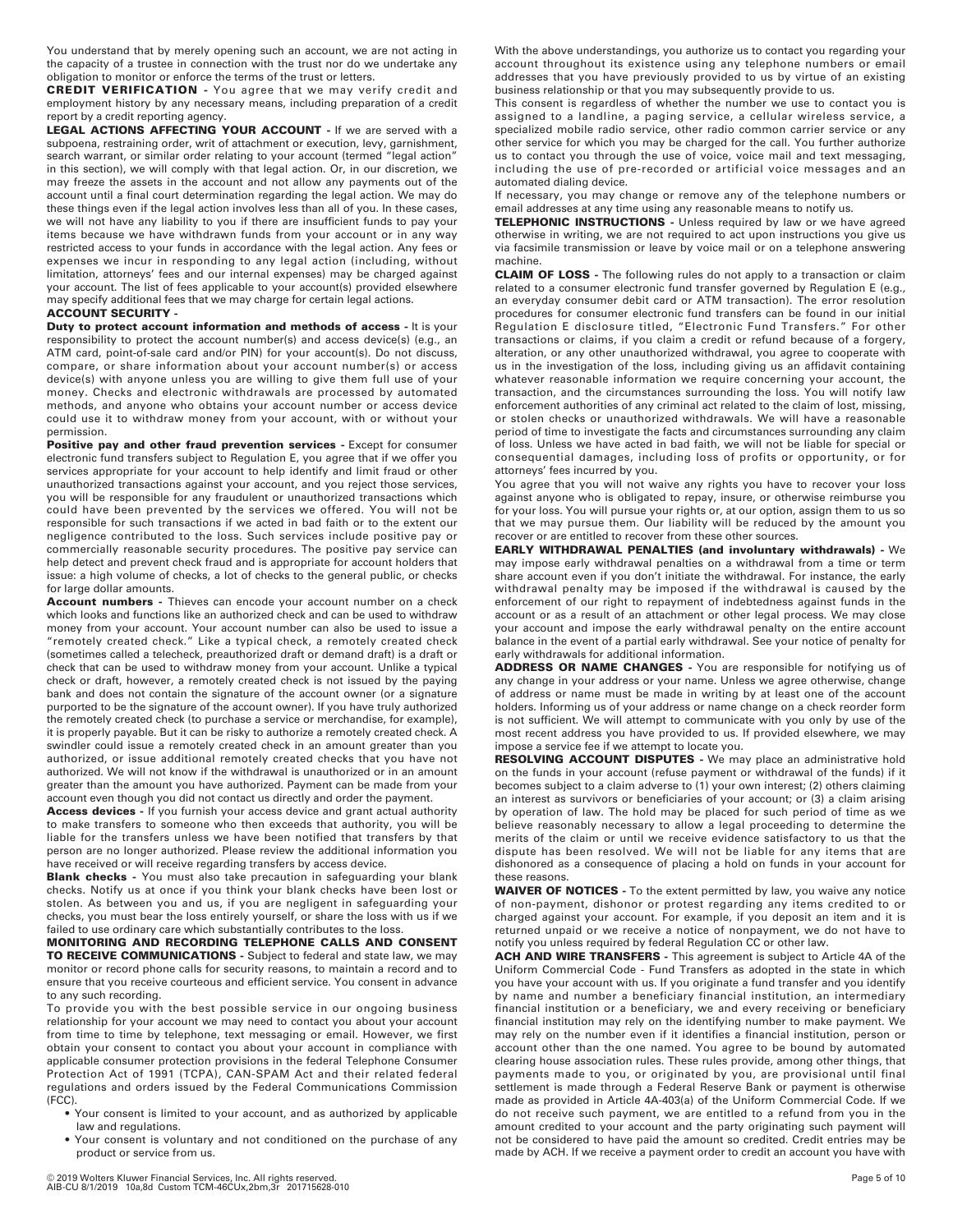us by wire or ACH, we are not required to give you any notice of the payment order or credit.

**POWER OF ATTORNEY -** You may wish to appoint an agent to conduct transactions on your behalf. (We, however, have no duty or agreement whatsoever to monitor or insure that the acts of the agent are for your benefit.) This may be done by allowing your agent to sign in that capacity on the signature card or by separate form, such as a power of attorney. A power of attorney continues until your death or the death of the person given the power. If the power of attorney is not "durable," it is revoked when you become incompetent. We may continue to honor the transactions of the agent until: (a) we have received written notice or have actual knowledge of the termination of the authority or the death of an owner, and (b) we have had a reasonable opportunity to act on that notice or knowledge. You agree not to hold us responsible for any loss or damage you may incur as a result of our following instructions given by an agent acting under a valid power of attorney.

**NCUA INSURANCE -** Funds in your account(s) with us are insured by the National Credit Union Administration (NCUA) and backed by the full faith and credit of the United States. The amount of insurance coverage you have depends on the number of accounts you have with us that are of different "ownership." An individual account is one unique form of "ownership"; a joint account, a pay-on-death account, and a self directed qualified retirement account (e.g., an IRA) are examples of some of the others. Share insurance for a person's self directed qualified retirement account is up to \$250,000. (An IRA is a self directed qualified retirement account as is any account where the owner decides where and how to invest the balance.) Funds are insured to \$250,000 per depositor for the total of funds combined in all of your other insured accounts with us. If you want a more detailed explanation or additional information, you may ask us or contact the NCUA. You can also visit the NCUA website at www.ncua.gov and click on the Share Insurance link. The link includes detailed contact information as well as a share insurance estimator.

**UNCLAIMED PROPERTY -** The law establishes procedures under which unclaimed property must be surrendered to the state. (We may have our own rules regarding dormant accounts, and if we charge a fee for dormant accounts it will be disclosed to you elsewhere.) Generally, the funds in your account are considered unclaimed if you have not had any activity or communication with us regarding your account over a period of years. Ask us if you want further information about the period of time or type of activity that will prevent your account from being unclaimed. If your funds are surrendered to the state, you may be able to reclaim them, but your claim must be presented to the state. Once your funds are surrendered, we no longer have any liability or responsibility with respect to the funds.

**UTMA ACCOUNTS -** Under the Uniform Transfers to Minors Act, the funds in the account are owned by the child who has unconditional use of the account when he or she reaches the age of majority. Before that time, the account may be accessed only by the custodian (or successor custodian), and the funds must be used for the benefit of the child. We, however, have no duty or agreement whatsoever to monitor or insure that the acts of the custodian (or successor custodian) are for the child's benefit. We are not responsible to monitor age or eligibility for an UTMA account, even though our records may include the minor's date of birth. It is the custodian's responsibility to properly distribute the funds in the account upon the minor's death or attainment of the age of majority. For this type of account, the child's SSN/TIN is used for the Backup Withholding Certification.

**CASH TRANSACTION REPORTING -** To help law enforcement agencies detect illegal activities, the law requires all financial institutions to gather and report information on some types of cash transactions. If the information we need to complete the report is not provided, we are required to refuse to handle the transaction. If you have any questions regarding these rules, please contact your local Internal Revenue Service office.

**BACKUP WITHHOLDING/TIN CERTIFICATION - Federal tax law requires us** to report interest payments we make to you of \$10 or more in a year, and to include your taxpayer identification number (TIN) on the report. Interest includes dividends, interest and bonus payments for purposes of this rule. Therefore, we require you to provide us with your TIN and to certify that it is correct. The TIN is either a social security number (SSN) or an employer identification number (EIN). For most organization or business accounts other than sole proprietorships, the appropriate TIN is the EIN of the organization or business entity. For sole proprietorships, either the SSN or the EIN is appropriate. However, we must supply the IRS with both the individual owner's name and the business name of the sole proprietorship. The appropriate TINs for various other types of accounts are:

### Account type - TIN

Individual - SSN of the individual.

Joint Account - SSN of the owner named first on the account.

Uniform Gift/Transfer to Minor - SSN of the minor.

Informal (Revocable) Trust - SSN of the owner.

In some circumstances, federal law requires us to withhold and pay to the IRS a percentage of the interest that is earned on funds in your accounts. This is known as backup withholding. We will not have to withhold interest payments when you open your account if you certify your TIN and certify that you are not subject to backup withholding due to underreporting of interest. We may subsequently be required to begin backup withholding if the IRS informs us that you supplied an incorrect TIN or that you underreported your interest income. If you do not have a TIN, we may defer backup withholding if you

certify that you do not have a TIN but have applied for one. However, we must begin backup withholding if you do not supply us with a certified TIN within 60 days. If you do not have a TIN because you are a foreign person (either an individual who is a nonresident alien or a foreign organization) you must certify your foreign status. If you are an exempt payee (receiver of interest payments), you do not need to certify your TIN, but you will have to certify your exempt status and supply us with your TIN. The most common exempt payees are corporations, organizations exempt from tax under Section 501(a), and an individual retirement plan or a custodial account under Section 403(b)(7). If you do not supply us with the appropriate TIN, we may refuse to open your account.

**CHANGING ACCOUNT PRODUCTS -** We may change your account to another product offered by us at any time by giving you notice that your account will be changed to another product on a specified date. If your account is a time account, the change will not occur before the next maturity date of your account. If you do not close your account before the date specified in the notice, we may change your account to that other product on the date specified in the notice.

**TRANSACTIONS BY MAIL -** You may deposit checks or drafts by mail. You should indorse the item being sent through the mail with the words "For Deposit Only" and should include your correct account number underneath to ensure the item is credited to the correct account. You should use the preencoded deposit slips found in your checkbook. If you do not use your deposit slip or provide us with instructions indicating how or where the item should be credited, we may apply it to any account or any loan balance you have with us or we may return the item to you. Receipts for such transactions will be mailed to you only if a self-addressed stamped envelope is provided. Following your deposit, examine your statement carefully or call us to ensure that we received the item. Do not send cash through the mail for deposit.

**CHECK STORAGE AND COPIES -** You agree that you will not receive your canceled checks. We will store your canceled checks or copies of them for a reasonable retention period. You may request copies from us in the manner we require.

**TRUNCATION, SUBSTITUTE CHECKS, AND OTHER CHECK IMAGES -** If you truncate an original check and create a substitute check, or other paper or electronic image of the original check, you warrant that no one will be asked to make payment on the original check, a substitute check or any other electronic or paper image, if the payment obligation relating to the original check has already been paid. You also warrant that any substitute check you create conforms to the legal requirements and generally accepted specifications for substitute checks. You agree to retain the original check in conformance with our internal policy for retaining original checks. You agree to indemnify us for any loss we may incur as a result of any truncated check transaction you initiate. We can refuse to accept substitute checks that have not previously been warranted by a bank or other financial institution in conformance with the Check 21 Act. Unless specifically stated in a separate agreement between you and us, we do not have to accept any other electronic or paper image of an original check.

**REMOTELY CREATED CHECKS -** Like any standard check or draft, a remotely created check (sometimes called a telecheck, preauthorized draft or demand draft) is a check or draft that can be used to withdraw money from an account. Unlike a typical check or draft, however, a remotely created check is not issued by the paying bank and does not contain the signature of the account owner (or a signature purported to be the signature of the account owner). In place of a signature, the check usually has a statement that the owner authorized the check or has the owner's name typed or printed on the signature line.

You warrant and agree to the following for every remotely created check we receive from you for deposit or collection: (1) you have received express and verifiable authorization to create the check in the amount and to the payee that appears on the check; (2) you will maintain proof of the authorization for at least 2 years from the date of the authorization, and supply us the proof if we ask; and (3) if a check is returned you owe us the amount of the check, regardless of when the check is returned. We may take funds from your account to pay the amount you owe us, and if there are insufficient funds in your account, you still owe us the remaining balance.

**UNLAWFUL INTERNET GAMBLING NOTICE -** Restricted transactions as defined in Federal Reserve Regulation GG are prohibited from being processed through this account or relationship. Restricted transactions generally include, but are not limited to, those in which credit, electronic fund transfers, checks, or drafts are knowingly accepted by gambling businesses in connection with the participation by others in unlawful Internet gambling.

## ———————————————————————————————————— **ELECTRONIC DISCLOSURES AND NOTICES**

This disclosure describes the process that must occur before we can provide you with electronic disclosures and notices (such as by email or website). It also describes your rights in the event you consent to receiving electronic disclosures and notices. First we must inform you as to the computer hardware and software requirements to receive and keep the electronic disclosures and notices. Then we must make an electronic request for your consent. Finally, you must give your consent electronically in response to our request. You understand prior to giving your consent that: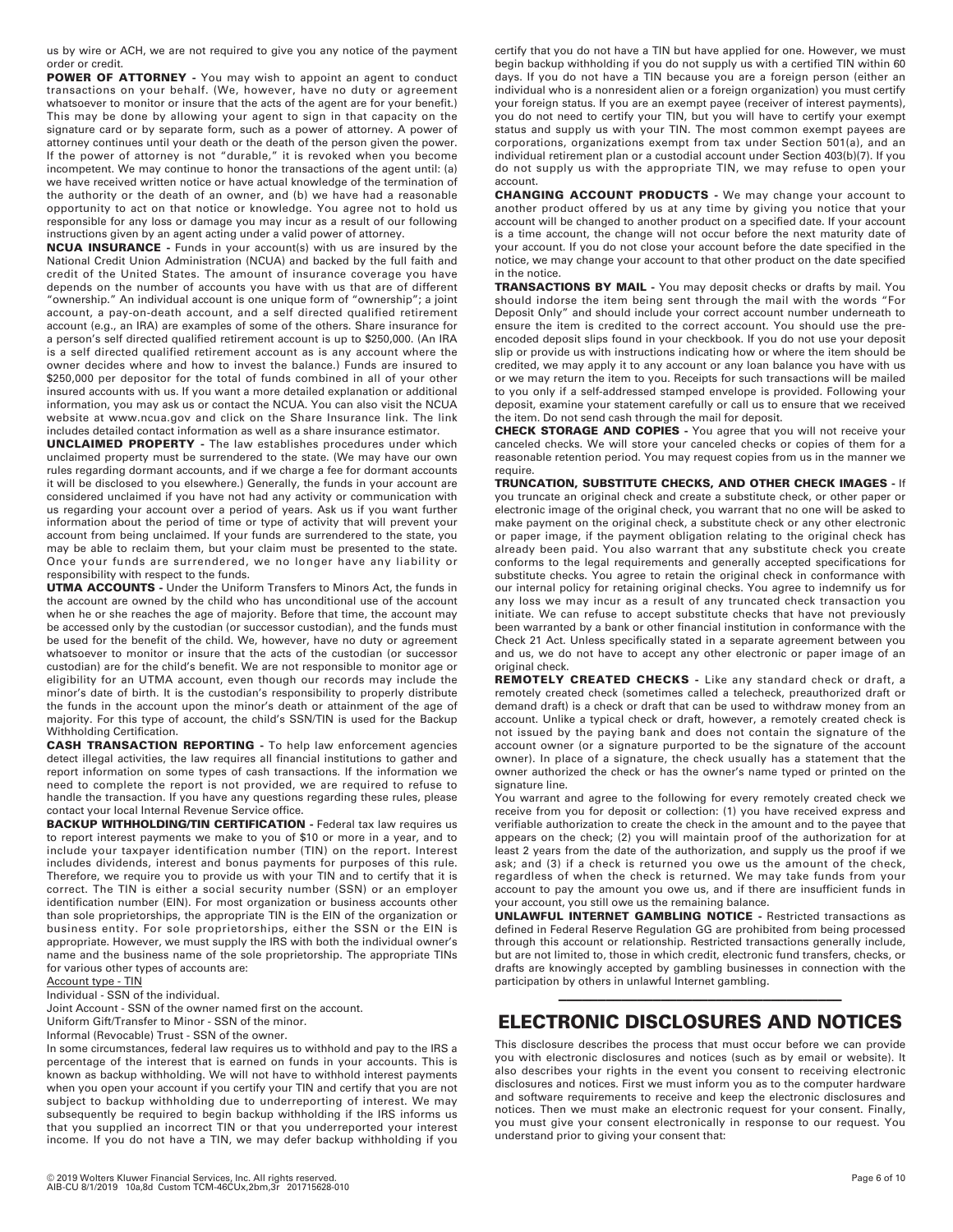- (1) Your consent applies only to disclosures and notices regarding your deposit/share accounts, including your periodic account statements;
- (2) Unless you consent, you have the right to receive all required disclosures in paper or non-electronic form;
- (3) Even after consent, if you want to receive a paper copy of the disclosure in addition to the electronic disclosure you can obtain one free of charge by calling us;
- (4) You can withdraw your consent at any time by calling us, but such a withdrawal of consent will result in an additional monthly fee for paper statements on certain account types (Refer to Truth-in-Savings and Schedule of Fees disclosures for specific account details); and
- (5) You must promptly provide us with the information (such as an email address) needed to communicate with you electronically and update us as to any changes in such information by calling us.

We reserve the right to provide any disclosures or notices in writing, rather than electronically. Except as otherwise provided by law or in other agreements, you can give us all notices regarding your deposit/share accounts or your periodic statements, except for stop payment orders, by email using our then current email address, regardless of anything in this agreement to the contrary; however, we reserve the right to have any notices confirmed in writing upon our request.

## ———————————————————————————————————— **ELECTRONIC FUND TRANSFERS YOUR RIGHTS AND RESPONSIBILITIES**

Indicated below are types of Electronic Fund Transfers we are capable of handling, some of which may not apply to your account. Please read this disclosure carefully because it tells you your rights and obligations for the transactions listed. You should keep this notice for future reference.

**Electronic Fund Transfers Initiated By Third Parties.** You may authorize a third party to initiate electronic fund transfers between your account and the third party's account. These transfers to make or receive payment may be onetime occurrences or may recur as directed by you. These transfers may use the Automated Clearing House (ACH) or other payments network. Your authorization to the third party to make these transfers can occur in a number of ways. For example, your authorization to convert a check or draft to an electronic fund transfer or to electronically pay a returned check or draft charge can occur when a merchant provides you with notice and you go forward with the transaction (typically, at the point of purchase, a merchant will post a sign and print the notice on a receipt). In all cases, these third party transfers will require you to provide the third party with your account number and credit union information. This information can be found on your check or draft as well as on a deposit or withdrawal slip. Thus, you should only provide your credit union and account information (whether over the phone, the Internet, or via some other method) to trusted third parties whom you have authorized to initiate these electronic fund transfers. Examples of these transfers include, but are not limited to:

- **Preauthorized credits.** You may make arrangements for certain direct deposits U.S. Treasury (Social Security) to be accepted into your checking or savings account(s).
- **Preauthorized payments.** You may make arrangements to pay certain recurring bills from your checking or statement savings account(s).
- **Electronic check or draft conversion.** You may authorize a merchant or other payee to make a one-time electronic payment from your checking or share draft account using information from your check or draft to pay for purchases or pay bills.
- **Electronic returned check or draft charge.** You may authorize a merchant or other payee to initiate an electronic funds transfer to collect a charge in the event a check or draft is returned for insufficient funds.

**Touch Tone Teller Telephone Transfers - types of transfers -** You may access your account by telephone 24 hours a day at 1.888.728.2447 using your personal identification number, a touch tone phone, and your account numbers, to:

- **•** transfer funds from checking to checking
- **•** transfer funds from checking to statement savings
- **•** transfer funds from statement savings to checking
- **•** transfer funds from statement savings to statement savings
- **•** make payments from checking to loan accounts with us
- **•** make payments from statement savings to loan accounts with us
- **•** get information about:
	- **-** the account balance of checking accounts
	- **-** the last month of transactions on checking accounts
	- **-** the account balance of statement savings accounts
	- **-** the last month of transactions on statement savings accounts
	- **-** the last ten checks cleared by date

**ATM Transfers - NYCE, Maestro and Cirrus Networks - types of transfers, dollar limitations, and charges -** You may access your account(s) by ATM using your ATM or Debit card and personal identification number, to:

- **•** make deposits to checking account(s)
- **•** make deposits to statement savings account(s)
- **•** get cash withdrawals from checking or statement savings account(s)
- **-** the dollar limit will be disclosed in writing at account opening
- **-** fees may apply for ATM transactions at machines we do not own or operate; see your schedule of fees or your account Truth-in-Savings disclosure for details
- **•** transfer funds from checking to checking account(s)
- **•** transfer funds from statement savings to statement savings account(s)
- **•** transfer funds from statement savings to checking account(s)
- **•** transfer funds from checking to statement savings account(s)
- **•** get information about:
	- **-** the account balance of your checking or statement savings account(s) **•** fees may apply for ATM transactions at machines we do not own or
		- operate; see your schedule of fees or your account Truth-in-Savings disclosure for details

## Some of these services may not be available at all terminals.

**Types of ATM Card Point-of-Sale Transactions -** You may access your checking account(s) to purchase goods (in person), pay for services (in person), and get cash from a merchant, if the merchant permits, or from a participating financial institution.

**Point-of-Sale Transactions - dollar limitations -** Using your card: • the dollar limit will be disclosed in writing at account opening

**Types of Debit Card Point-of-Sale Transactions -** You may access your checking account(s) to purchase goods (in person, online, or by phone), pay for services (in person, online, or by phone), get cash from a merchant, if the merchant permits, or from a participating financial institution, and do anything that a participating merchant will accept.

**Point-of-Sale Transactions - dollar limitations - Using your card: •** the dollar limit will be disclosed in writing at account opening

## **SUM ® Program**

We are a member of the SUM ® Program, in which member financial institutions waive surcharge fees for the customers of other member financial institutions. If you use an ATM with the SUM ® symbol, you will not be charged a surcharge fee by the operator of that ATM. However, we may charge you a fee for initiating a transaction or balance inquiry at an ATM not operated by us, including ATMs participating in the SUM ® program. The amounts of these non-Peoples Credit Union ATM fees are disclosed in our Schedule of Fees, as may be amended from time to time. Additionally, certain accounts may provide you with a refund of surcharge fees within certain limits. These accounts and their limits are discussed more fully in our Truth-In-Savings disclosure, as may be amended from time to time.

**Currency Conversion and Cross-Border Transaction Fees.** If you initiate a transaction with your Debit Card in a currency other than US Dollars, Mastercard will convert the charge into a US Dollar amount. The Mastercard currency conversion procedure is based on rates observed in the wholesale market or, where applicable, on government-mandated rates. The currency conversion rate Mastercard generally uses is the rate for the applicable currency that is in effect on the day the transaction occurred. However, in limited situations, particularly where Mastercard transaction processing is being delayed, Mastercard may instead use the rate for the applicable currency in effect on the day the transaction is processed.

MasterCard charges us a Currency Conversion Assessment of 20 basis points (.2% of the transaction) for performing the currency conversion. In addition, MasterCard charges us an Issuer Cross-Border Assessment of 90 basis points (.9% of the transaction) on all cross-border transactions regardless of whether there is a currency conversion. As a result, we charge you a Cross-Border Transaction fee of 1.1% on all cross-border transactions regardless of whether there is a currency conversion. A cross-border transaction is a transaction processed through the Global Clearing Management System or the MasterCard Debit Switch in which the country of the merchant is different than the country of the cardholder.

**Advisory Against Illegal Use.** You agree not to use your card(s) for illegal gambling or other illegal purpose. Display of a payment card logo by, for example, an online merchant does not necessarily mean that transactions are lawful in all jurisdictions in which the cardholder may be located.

**Electronic Transfers (Online/Mobile Banking) - types of transfers -** You may access your account(s) electronically 24 hours a day using your personal identification number, electronic device, and internet access, to:

- **•** transfer funds from checking to checking (accounts with us)
- **•** transfer funds from checking to checking (accounts held at other U.S. financial institutions)
- **•** transfer funds from checking to savings (accounts with us)
- **•** transfer funds from checking to savings (accounts held at other U.S.
- financial institutions) **•** transfer funds from savings to checking (accounts with us)
- **•** transfer funds from savings to checking (accounts held at other U.S. financial institutions)
- **•** transfer funds from savings to savings (accounts with us)
- **•** transfer funds from savings to savings (accounts held at other U.S. financial institutions)
- **•** make payments from checking to loan accounts with us
	- **•** make payments from checking to third parties (a separate application required)
	- **•** make payments from savings to loan accounts with us
	- **•** get information about:
		- **-** the account balance of checking accounts
		- **•** the current history of checking accounts
		- **-** the account balance of savings accounts

**•** the current history of savings accounts Additionally, by using Mobile Banking you may deposit checks to your

checking or savings account (maximum deposit: \$2,500.00). You may be charged access fees by your cell phone provider based on your individual plan. Web access is needed to use this service. Check with your cell phone provider for details on specific fees and charges.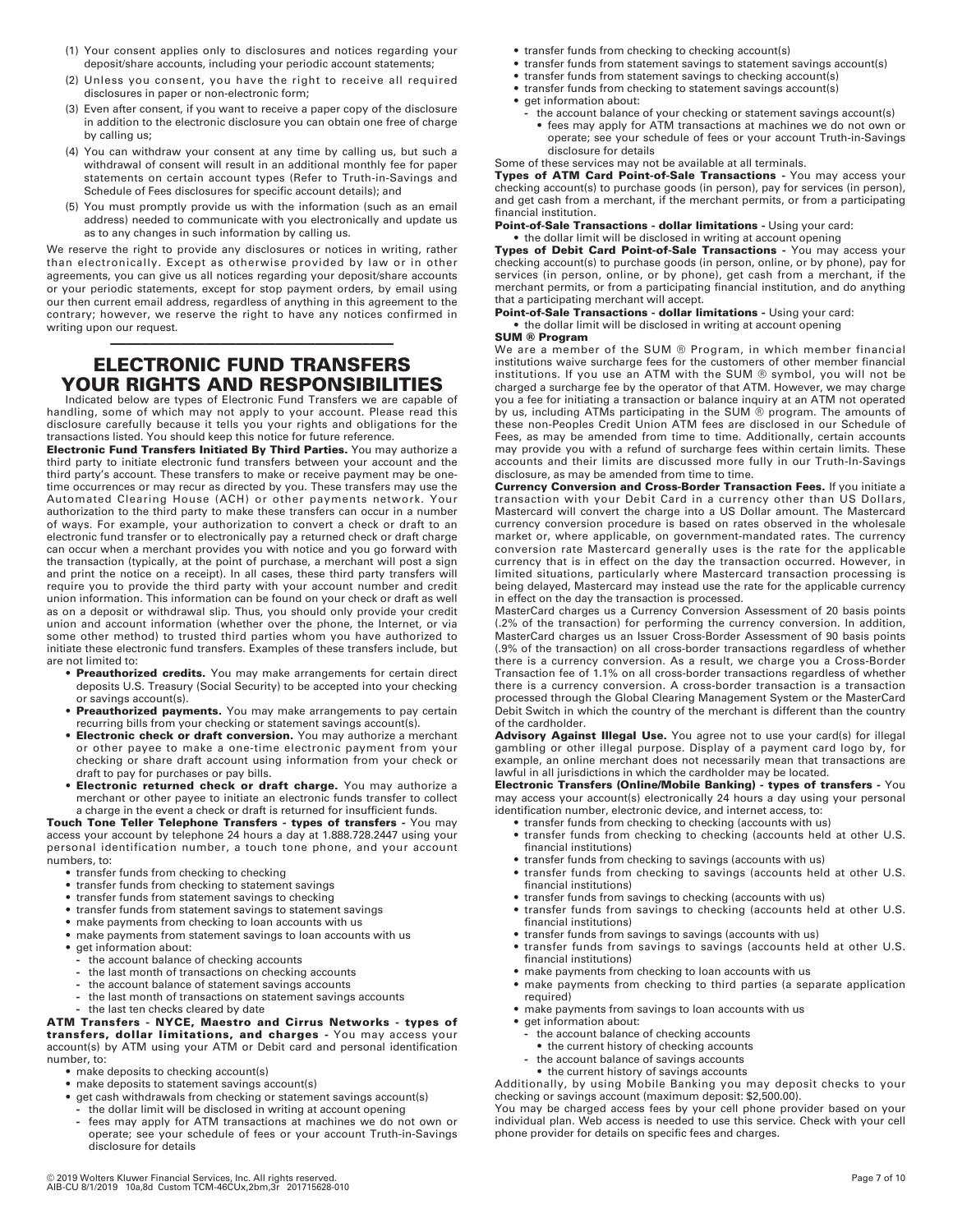#### **FEES**

**•** We do not charge for direct deposits to any type of account.

**•** We do not charge for preauthorized payments from any type of account. Except as indicated elsewhere, we do not charge for these electronic fund transfers.

**ATM Operator/Network Fees.** When you use an ATM not owned by us, you may be charged a fee by the ATM operator or any network used (and you may be charged a fee for a balance inquiry even if you do not complete a fund transfer).

#### **DOCUMENTATION**

- **Terminal transfers.** You can get a receipt at the time you make a transfer to or from your account using an automated teller machine or point-of-sale terminal. However, you may not get a receipt if the amount of the transfer is \$15 or less.
- **Preauthorized credits.** If you have arranged to have direct deposits made to your account at least once every 60 days from the same person or company, the person or company making the deposit will tell you every time they send us the money.
- **Preauthorized credits.** If you have arranged to have direct deposits made to your account at least once every 60 days from the same person or company, you can call us at 800.498.8930 to find out whether or not the deposit has been made.

#### **• Periodic statements.**

You will get a monthly account statement from us for your checking or statement savings accounts.

## **PREAUTHORIZED PAYMENTS**

**• Right to stop payment and procedure for doing so.** If you have told us in advance to make regular payments out of your account, you can stop any of these payments. Here is how:

Call or write us at the telephone number or address listed in this disclosure in time for us to receive your request 3 business days or more before the payment is scheduled to be made. If you call, we may also require you to put your request in writing and get it to us within 14 days after you call.

Please refer to our separate fee schedule for the amount we will charge you for each stop payment order you give.

- **Notice of varying amounts.** If these regular payments may vary in amount, the person you are going to pay will tell you, 10 days before each payment, when it will be made and how much it will be. (You may choose instead to get this notice only when the payment would differ by more than a certain amount from the previous payment, or when the amount would fall outside certain limits that you set.)
- **Liability for failure to stop payment of preauthorized transfer.** If you order us to stop one of these payments 3 business days or more before the transfer is scheduled, and we do not do so, we will be liable for your losses or damages.

## **FINANCIAL INSTITUTION'S LIABILITY**

**Liability for failure to make transfers.** If we do not complete a transfer to or from your account on time or in the correct amount according to our agreement with you, we will be liable for your losses or damages. However, there are some exceptions. We will not be liable, for instance:

- (1) If, through no fault of ours, you do not have enough money in your account to make the transfer.
- (2) If you have an overdraft line and the transfer would go over the credit limit.
- (3) If the automated teller machine where you are making the transfer does not have enough cash.
- (4) If the terminal or system was not working properly and you knew about the breakdown when you started the transfer.
- (5) If circumstances beyond our control (such as fire or flood) prevent the transfer, despite reasonable precautions that we have taken.
- (6) There may be other exceptions stated in our agreement with you.

**CONFIDENTIALITY** 

We will disclose information to third parties about your account or the transfers you make:

- (1) where it is necessary for completing transfers; or
- (2) in order to verify the existence and condition of your account for a third party, such as a credit bureau or merchant; or
- (3) in order to comply with government agency or court orders; or
- (4) as explained in the separate Privacy Disclosure.
- **UNAUTHORIZED TRANSFERS**

## **(a) Consumer liability.**

**•** *Generally.* Tell us AT ONCE if you believe your card and/or code has been lost or stolen, or if you believe that an electronic fund transfer has been made without your permission using information from your check or draft. Telephoning is the best way of keeping your possible losses down. You could lose all the money in your account (plus your maximum overdraft line of credit). If you tell us within 2 business days after you learn of the loss or theft of your card and/or code, you can lose no more than \$50 if someone used your card and/or code without your permission.

If you do NOT tell us within 2 business days after you learn of the loss or theft of your card and/or code, and we can prove we could have stopped someone from using your card and/or code without your permission if you had told us, you could lose as much as \$500.

Also, if your statement shows transfers that you did not make, including those made by card, code or other means, tell us at once. If you do not tell us within 60 days after the statement was mailed to you, you may not get back any money you lost after the 60 days if we can prove that we could have stopped someone from taking the money if you had told us in time.

If a good reason (such as a long trip or a hospital stay) kept you from telling us, we will extend the time periods.

**•** *Additional Limits on Liability for Debit Card.* You will not be liable for any unauthorized transactions using your Debit Card if: (i) you can demonstrate that you have exercised reasonable care in safeguarding your card from the risk of loss or theft, and (ii) upon becoming aware of a loss or theft, you promptly report the loss or theft to us.

**(b) Contact in event of unauthorized transfer.** If you believe your card and/or code has been lost or stolen, call or write us at the telephone number or address listed in this disclosure. You should also call the number or write to the address listed in this disclosure if you believe a transfer has been made using the information from your check or draft without your permission.

## **ERROR RESOLUTION NOTICE**

In Case of Errors or Questions About Your Electronic Transfers, Call or Write us at the telephone number or address listed in this disclosure, as soon as you can, if you think your statement or receipt is wrong or if you need more information about a transfer listed on the statement or receipt. We must hear from you no later than 60 days after we sent the FIRST statement on which the problem or error appeared.

- (1) Tell us your name and account number (if any).
- (2) Describe the error or the transfer you are unsure about, and explain as clearly as you can why you believe it is an error or why you need more information.
- (3) Tell us the dollar amount of the suspected error.

If you tell us orally, we may require that you send us your complaint or question in writing within 10 business days.

We will determine whether an error occurred within 10 business days (20 business days if the transfer involved a new account) after we hear from you and will correct any error promptly. If we need more time, however, we may take up to 45 days (90 days if the transfer involved a new account, a point-ofsale transaction, or a foreign-initiated transfer) to investigate your complaint or question. If we decide to do this, we will credit your account within 10 business days (20 business days if the transfer involved a new account) for the amount you think is in error, so that you will have the use of the money during the time it takes us to complete our investigation. If we ask you to put your complaint or question in writing and we do not receive it within 10 business days, we may not credit your account. Your account is considered a new account for the first 30 days after the first deposit is made, unless each of you already has an established account with us before this account is opened.

We will tell you the results within three business days after completing our investigation. If we decide that there was no error, we will send you a written explanation.

You may ask for copies of the documents that we used in our investigation.

THE PEOPLE'S CREDIT UNION 858 WEST MAIN ROAD MIDDLETOWN, RHODE ISLAND 02842 Business Days: Monday through Saturday Excluding Federal Holidays Phone: 800.498.8930 MORE DETAILED INFORMATION IS AVAILABLE ON REQUEST

## **ATM LOCATIONS**

**858 West Main Road, Middletown (Drive-up and lobby)** 

**43 Memorial Boulevard, Newport** 

 **2537 East Main Road, Portsmouth** 

**50 Gooding Ave, Bristol** 

## **7490 Post Road, North Kingstown**

## **150 Old Tower Hill Road, Wakefield**

| <b>Daily Card Limit</b>      |  |
|------------------------------|--|
| <b>Cash withdrawal limit</b> |  |
| <b>Point-of-Sale limit</b>   |  |
| <b>Combined card limit</b>   |  |

## ———————————————————————————————————— **YOUR ABILITY TO WITHDRAW FUNDS**

This policy statement applies to "transaction" accounts, but not to savings deposits. Transaction accounts, in general, are accounts which permit an unlimited number of payments to third persons and an unlimited number of telephone and preauthorized transfers to other accounts of yours with us. Checking accounts are the most common transaction accounts. Savings accounts and money market deposit accounts are examples of savings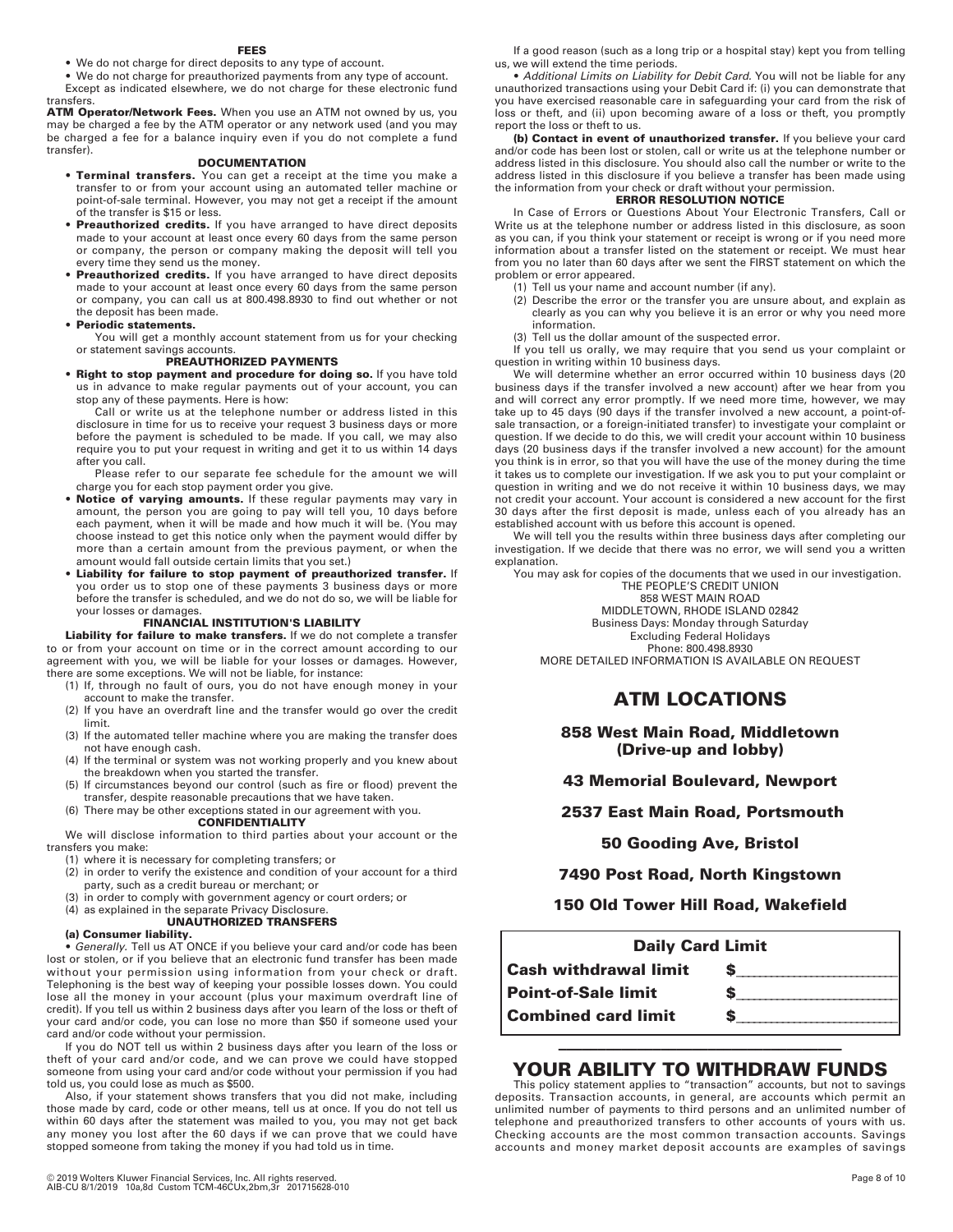deposits. Feel free to ask us whether any of your other accounts might also be under this policy.

Our policy is to make funds from your cash and check deposits available to you immediately. Electronic direct deposits and wire transfers will be available on the day we receive the deposit. Once the funds are available, you can withdraw them in cash and we will use the funds to pay checks that you have written.

Please remember that even after we have made funds available to you, and you have withdrawn the funds, you are still responsible for checks you deposit that are returned to us unpaid and for any other problems involving your deposit.

For determining the availability of your deposits, every day is a business day, except Saturdays, Sundays, and federal holidays. If you make a deposit before closing on a business day that we are open, we will consider that day to be the day of your deposit. However, if you make a deposit after closing or on a day we are not open, we will consider that the deposit was made on the next business day we are open.

If you make a deposit at an ATM before 5:00 P.M. on a business day that we are open, we will consider that day to be the day of your deposit. However, if you make a deposit at an ATM after 5:00 P.M. or on a day we are not open, we will consider that the deposit was made on the next business day we are open.

If you make a deposit using myMobile up to 4:00 P.M. on a business day that we are open and your MyMobile deposit is accepted, we will consider that day to be the day of your deposit. However, if you make a deposit using MyMobile after 4:00 P.M. or on a day we are not open, we will consider the deposit was made on the next business day we are open.

If we cash a check for you that is drawn on another bank, we may withhold the availability of a corresponding amount of funds that are already in your account. Those funds will be available at the time funds from the check we cashed would have been available if you had deposited it.

If we accept for deposit a check that is drawn on another bank, we may make funds from the deposit available for withdrawal immediately but delay your availability to withdraw a corresponding amount of funds that you have on deposit in another account with us. The funds in the other account would then not be available for withdrawal until the time periods that are described elsewhere in this disclosure for the type of check that you deposited.

#### **LONGER DELAYS MAY APPLY**

**Case-by-case delays.** In some cases, we will not make all of the funds that you deposit by check available to you on the day we receive the deposit immediately. The first \$225 of your deposits, however, will be available immediately.

If we are not going to make all of the funds from your deposit available immediately, we will notify you at the time you make your deposit. We will also tell you when the funds will be available. If your deposit is not made directly to one of our employees, or if we decide to take this action after you have left the premises, we will mail you the notice by the day after we receive your deposit.

If you will need the funds from a deposit right away, you should ask us when the funds will be available.

Safeguard exceptions. In addition, funds you deposit by check may be delayed for a longer period under the following circumstances:

We believe a check you deposit will not be paid. You deposit checks totaling more than \$5,525 on any one day.

You redeposit a check that has been returned unpaid.

You have overdrawn your account repeatedly in the last six months.

There is an emergency, such as failure of computer or communications equipment.

We will notify you if we delay your ability to withdraw funds for any of these reasons, and we will tell you when the funds will be available. They will generally be available no later than the seventh business day after the day of your deposit.

## **SPECIAL RULES FOR NEW ACCOUNTS**

If you are a new member, the following special rules will apply during the first 30 days your account is open.

Funds from electronic direct deposits to your account will be available immediately. Funds from deposits of cash, wire transfers, and the first \$5,525 of a day's total deposits of cashier's, certified, teller's, traveler's, and federal, state and local government checks will be available immediately if the deposit meets certain conditions. For example, the checks must be payable to you (and you may have to use a special deposit slip). The excess over \$5,525 will be available on the ninth business day after the day of your deposit. If your deposit of these checks (other than a U.S. Treasury check) is not made in person to one of our employees, the first \$5,525 will not be available until the second business day after the day of your deposit.

Funds from all other check deposits will be available on the ninth business day after the day of your deposit.

## **DEPOSITS AT AUTOMATED TELLER MACHINES**

Funds from any deposits (cash or checks) made at automated teller machines (ATMs) we own or operate will not be available until the first business day after the day of your deposit. If we are not going to make all of the funds from your deposit available on the first business day after the day of your deposit, we will notify you.

Funds from any deposits (cash or checks) made at automated teller machines (ATMs) we do not own or operate will not be available until the fifth business day after the day of your deposit.

All ATMs that we own or operate are identified as our machines.

## ———————————————————————————————————— **SUBSTITUTE CHECKS AND YOUR RIGHTS**

As our member we think it's important for you to know about substitute checks. The following Substitute Check Disclosure provides information about substitute checks and your rights.

#### **What is a substitute check?**

To make check processing faster, federal law permits banks to replace original checks with "substitute checks." These checks are similar in size to original checks with a slightly reduced image of the front and back of the original check. The front of a substitute check states: "This is a legal copy of your check. You can use it the same way you would use the original check." You may use a substitute check as proof of payment just like the original check.

Some or all of the checks that you receive back from us may be substitute checks. This notice describes rights you have when you receive substitute checks from us. The rights in this notice do not apply to original checks or to electronic debits to your account. However, you have rights under other law with respect to those transactions.

### **What are my rights regarding substitute checks?**

In certain cases, federal law provides a special procedure that allows you to request a refund for losses you suffer if a substitute check is posted to your account (for example, if you think that we withdrew the wrong amount from your account or that we withdrew money from your account more than once for the same check). The losses you may attempt to recover under this procedure may include the amount that was withdrawn from your account and fees that were charged as a result of the withdrawal (for example, bounced check fees).

The amount of your refund under this procedure is limited to the amount of your loss or the amount of the substitute check, whichever is less. You also are entitled to interest on the amount of your refund if your account is an interestbearing account. If your loss exceeds the amount of the substitute check, you may be able to recover additional amounts under other law.

If you use this procedure, you may receive up to \$2,500 of your refund (plus interest if your account earns interest) within 10 business days after we received your claim and the remainder of your refund (plus interest if your account earns interest) not later than 45 calendar days after we received your claim.

We may reverse the refund (including any interest on the refund) if we later are able to demonstrate that the substitute check was correctly posted to your account.

#### **How do I make a claim for a refund?**

If you believe that you have suffered a loss relating to a substitute check that you received and that was posted to your account, please contact us at:

People's Credit Union

858 West Main Road

Middletown, RI 02842

You must contact us within 60 calendar days of the date that we mailed (or otherwise delivered by a means to which you agreed) the substitute check in question or the account statement showing that the substitute check was posted to your account, whichever is later. We will extend this time period if you were not able to make a timely claim because of extraordinary circumstances.

Your claim must include —

- A description of why you have suffered a loss (for example, you think the amount withdrawn was incorrect);
- An estimate of the amount of your loss:
- An explanation of why the substitute check you received is insufficient to confirm that you suffered a loss; and
- A copy of the substitute check or the following information to help us identify the substitute check: the check number, the amount of the check, the date of the check, and the name of the person to whom you wrote the check.

————————————————————————————————————